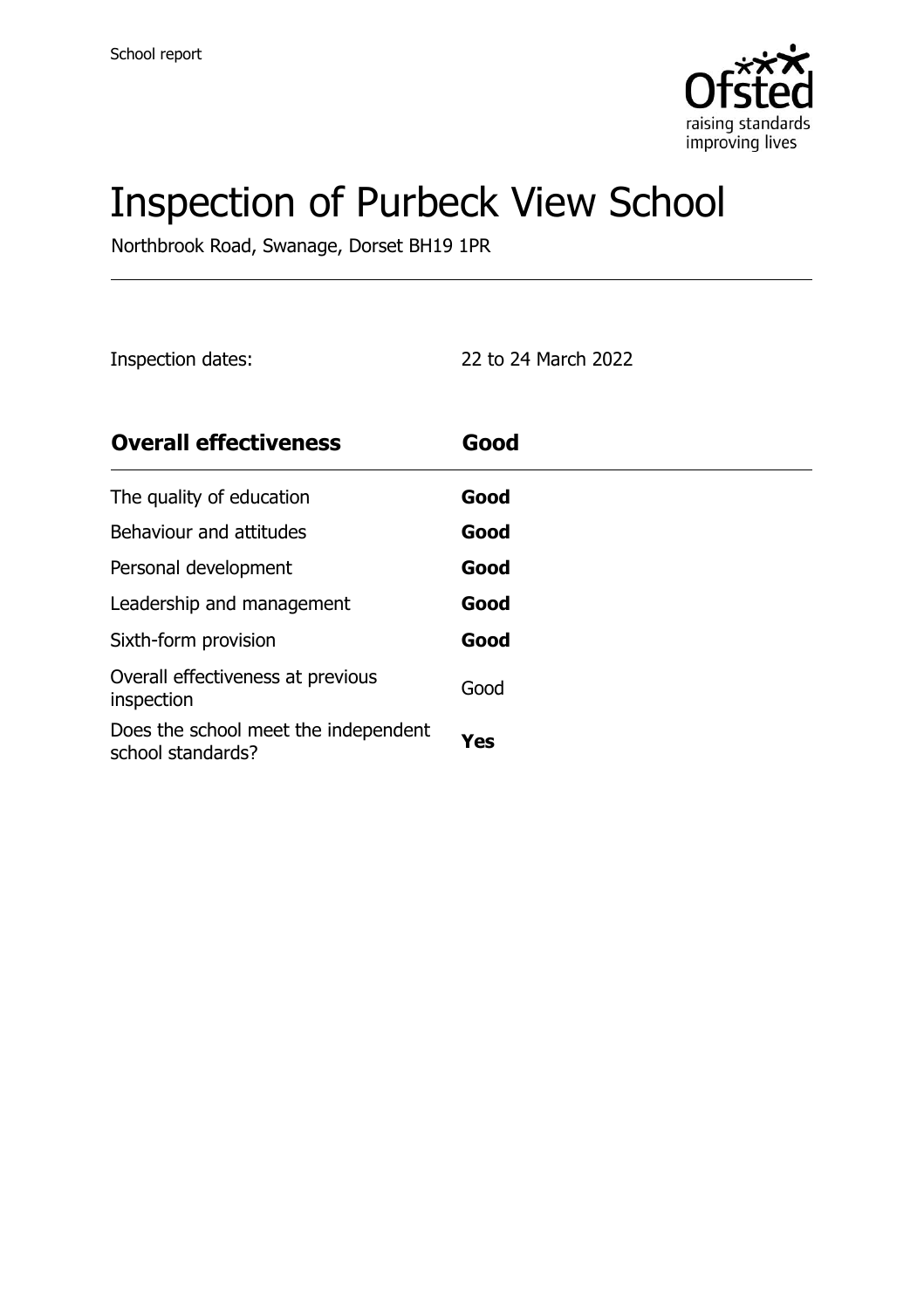

#### **What is it like to attend this school?**

Pupils at Purbeck View School are well cared for. Staff are on hand to make every day as successful as it can be for pupils. They know pupils well and go to great lengths to provide a curriculum that matches their interests and needs. Leaders' expectations for pupils are high. In most cases, these expectations are realised.

The local community plays a vital role in school life. Pupils get to know the local area and take part in local events. Leaders make the most of local facilities to enhance pupils' experiences. For example, pupils are involved in feeding the horses at a nearby farm. Staff increasingly prepare pupils for life outside school and for adulthood. Through reading, pupils are increasingly able to identify key places using road signs and to read bus timetables.

Staff manage and support pupils' behaviour well. Bullying does not occur. Adults support pupils to work with and alongside one another.

The school is a calm place to be. Pupils make the most of the outside space, including tending to the vast garden. Staff keep a watchful eye on pupils and encourage them to communicate their feelings. Pupils are safe.

#### **What does the school do well and what does it need to do better?**

Leaders have ensured that the independent school standards (the standards) are met in full. They have created a culture where staff feel valued and appreciated. Staff are positive about how well leaders manage their workload and well-being.

Leaders at all levels have increased their understanding of the quality of education. Because of this, they have been able to bring about improvements to reading. They have designed a curriculum that is broad and ambitious and that considers the needs and interests of pupils. Currently, school leaders' understanding of how well staff are bringing the curriculum to life is less clear. Senior leaders are developing middle leaders to help improve this aspect of their work.

The proprietor body uses a wealth of information to ensure that the school is performing as it should. The school complies with schedule 10 of the Equality Act 2010. The proprietor body has recently turned its attention to improving its monitoring and improvement of the quality of education that the school provides, including through external support. It is too early to see the impact of this work.

The school exclusively provides education for pupils with an education, health and care (EHC) plan. Leaders consider EHC plan targets closely. They break these targets into smaller, achievable chunks and use these to form pupils' learning plans. In most cases, the curriculum closely matches pupils' needs, but this is not yet consistent.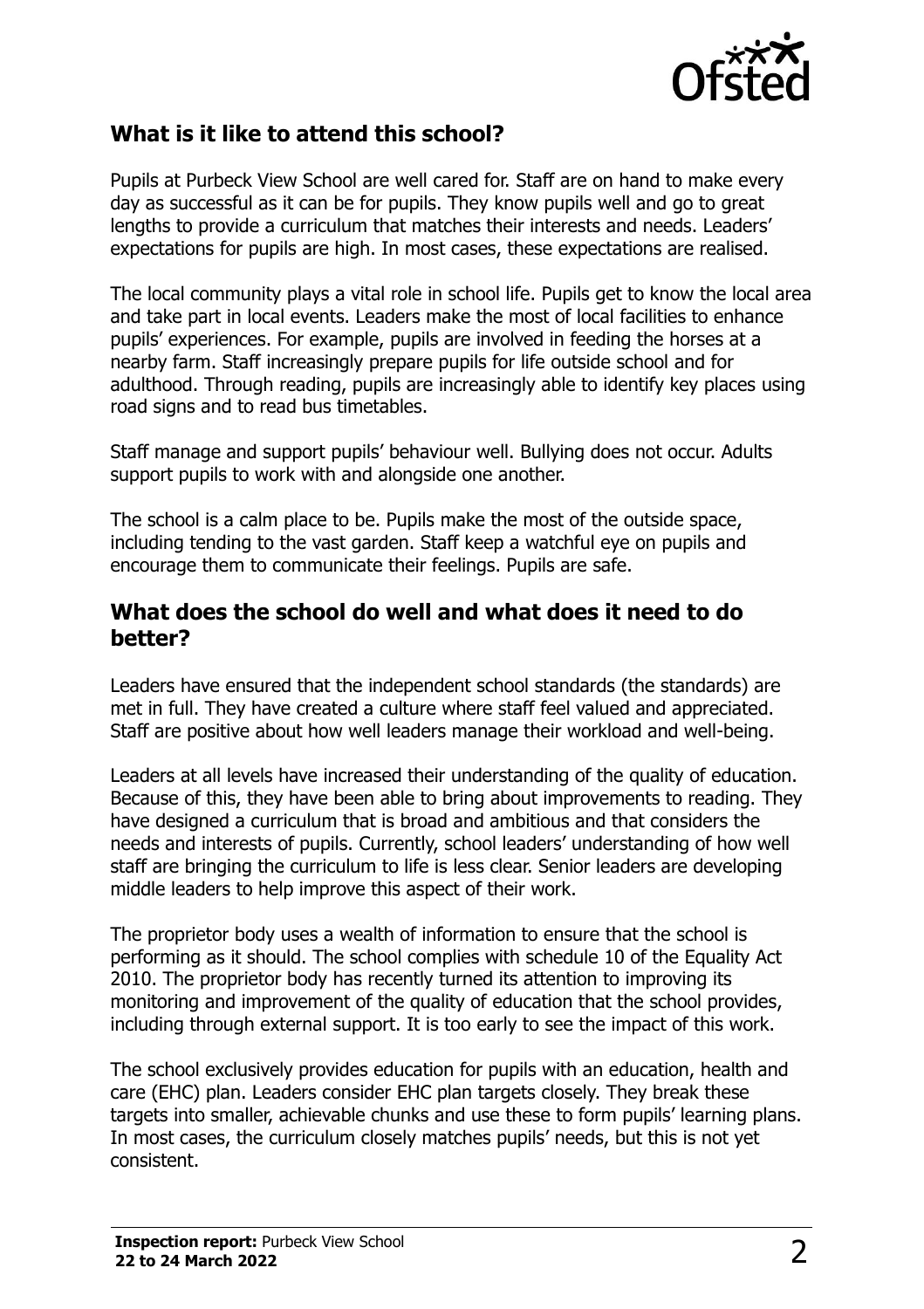

All pupils, including students in the sixth form, require phonics support. For the earliest readers, pupils follow an appropriate phonics programme to help them learn and recognise more sounds. Teachers use assessment information to find out which sounds pupils struggle with. Pupils are beginning to use these sounds in words and sentences, but this work is still in its early days. Pupils read, or listen to someone reading, daily. Leaders have chosen reading books carefully and invested well in the school library. Pupils visit the school and community libraries to help further their appreciation of books.

Across the curriculum, pupils learn what they need in order to become increasingly independent. Staff help pupils to learn important knowledge and skills, often through repeating activities until pupils are familiar with these. Over time, pupils carry out tasks with little or no instruction, for example in knowing to secure wood with G-clamps before sawing, or the steps needed to tidy up the space in which they have been working. Students in the sixth form benefit from a rich, varied curriculum to help them plan for adulthood.

Leaders encourage pupils to forge links with the local community. They achieve this through activities such as carrying out newspaper rounds, getting to know people who keep them safe, such as police officers and lifeguards, and trips to local shops and facilities. In school, the curriculum supports pupils with important life skills such as cooking and hygiene. The school's relationships and sex education curriculum helps pupils learn about concepts such as consent and appropriate touch. The school's careers programme provides advice and support for pupils, but these vary in quality.

Staff manage pupils' behaviour well. They get to know pupils well. Staff consider pupils' behaviour as a means of communicating how they are feeling. Pupils attended school throughout the COVID-19 pandemic. Their current attendance is strong. Leaders take effective action if pupils' attendance needs to improve.

## **Safeguarding**

The arrangements for safeguarding are effective.

Leaders complete necessary recruitment checks on new staff in a timely manner. Once appointed, staff receive a thorough induction so that they are prepared for their new role well. Staff continue to get the up-to-date training they need, focusing on local and national concerns, such as the 'Prevent' duty and sexual abuse and violence against girls. Staff know how to spot potential concerns about a pupil's welfare and pass these on to leaders. Record-keeping is detailed and robust, helping leaders to spot any emerging patterns. Leaders keep in contact with local authorities, social workers and the local area designated officer appropriately.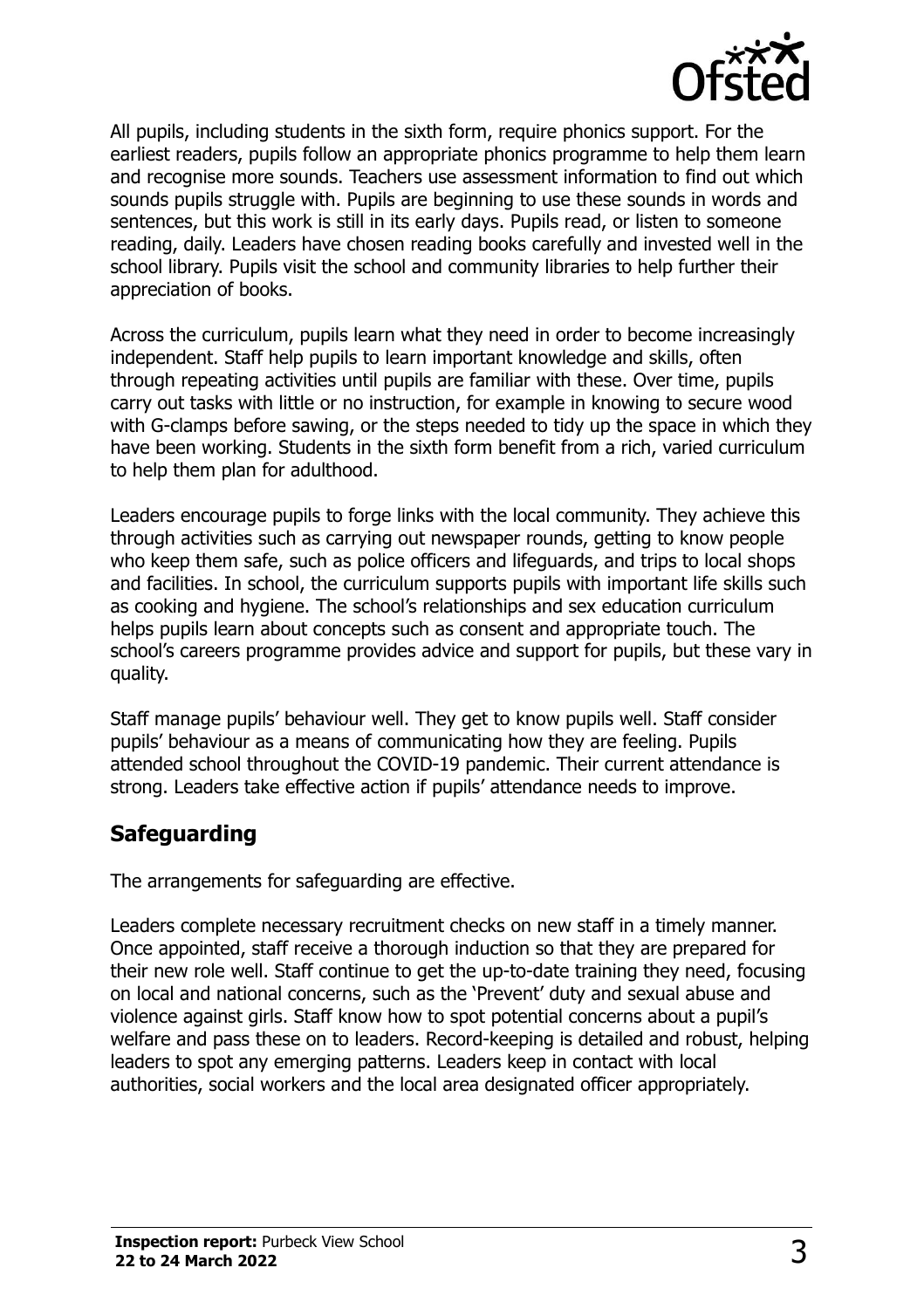

# **What does the school need to do to improve? (Information for the school and proprietor)**

- Teachers do not use their knowledge of pupils to adapt the school's curriculum with sufficient precision for some pupils. When this occurs, learning is less closely matched to pupils' needs. This can limit the progress that pupils make. Leaders need to ensure that teachers use assessment information to adapt the curriculum with greater precision.
- Careers support for pupils is not as robust as it should be. Pupils do not consistently get the high-quality advice they need to prepare them for life after school. Leaders need to tighten up this aspect of their work so that all pupils receive consistently strong careers advice and support.
- Leaders at all levels are building up their understanding of how good the quality of education is. This work is in its infancy. As a result, the curriculum, and how well it is taught, vary in quality. Leaders need to monitor the quality of education more closely, providing support, training and challenge where needed.

#### **How can I feed back my views?**

You can use [Ofsted Parent View](http://parentview.ofsted.gov.uk/) to give Ofsted your opinion on your child's school, or to find out what other parents and carers think. We use information from Ofsted Parent View when deciding which schools to inspect, when to inspect them and as part of their inspection.

The Department for Education has further quidance on how to complain about a school.

If you are the provider and you are not happy with the inspection or the report, you can [complain to Ofsted.](http://www.gov.uk/complain-ofsted-report)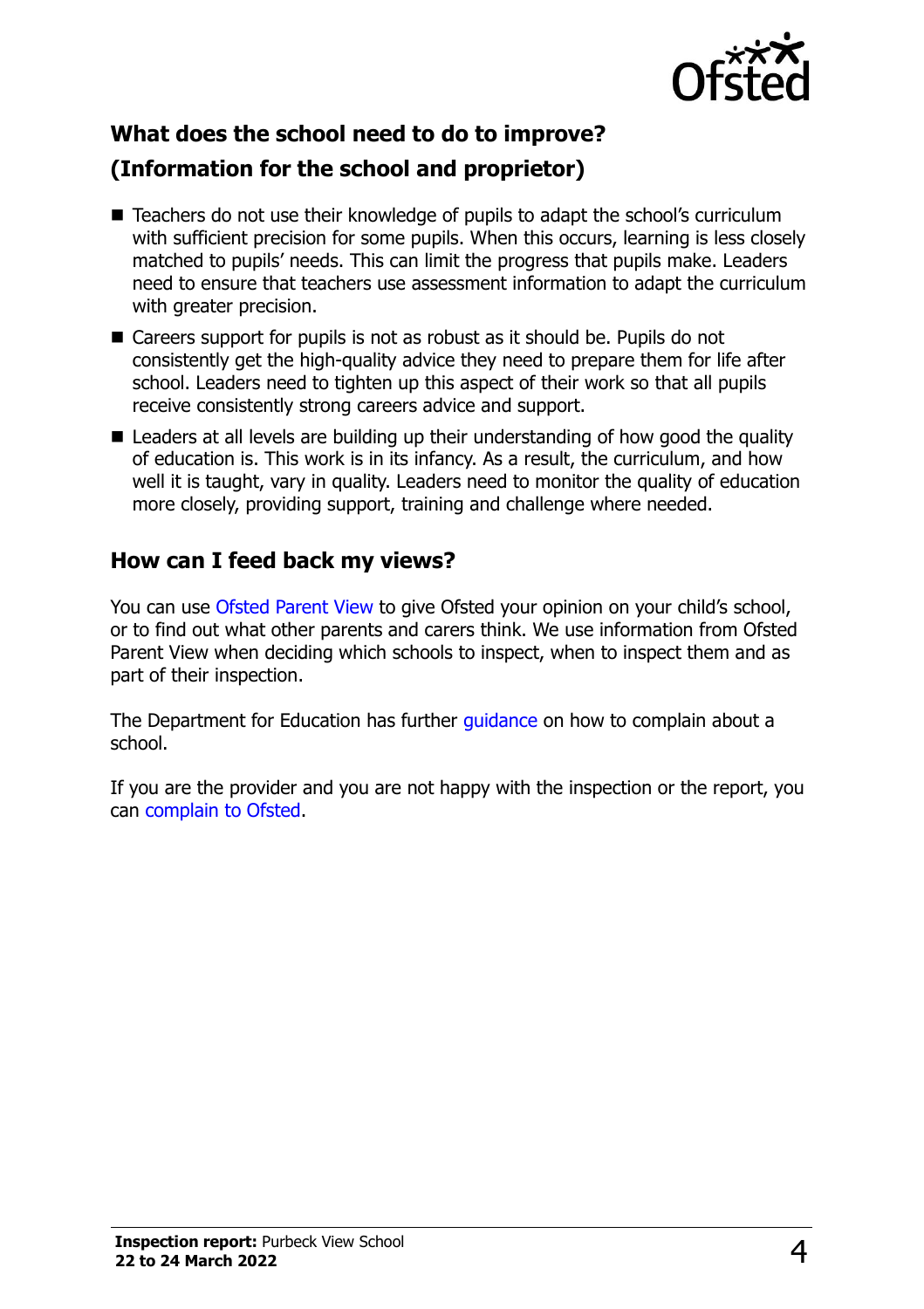

## **School details**

| Unique reference number                       | 113950                                                                                            |
|-----------------------------------------------|---------------------------------------------------------------------------------------------------|
| <b>DfE registration number</b>                | 838/6016                                                                                          |
| <b>Local authority</b>                        | <b>Dorset</b>                                                                                     |
| <b>Inspection number</b>                      | 10220791                                                                                          |
| <b>Type of school</b>                         | Other independent special school                                                                  |
| <b>School category</b>                        | Independent school                                                                                |
| Age range of pupils                           | 7 to 19                                                                                           |
| <b>Gender of pupils</b>                       | Mixed                                                                                             |
| Gender of pupils in the sixth form            | Mixed                                                                                             |
| Number of pupils on the school roll           | 22                                                                                                |
| Of which, number on roll in the<br>sixth form | 12                                                                                                |
| <b>Number of part-time pupils</b>             | 0                                                                                                 |
| <b>Proprietor</b>                             | <b>Cambian Autism Services Ltd</b>                                                                |
| <b>Chair</b>                                  | <b>Andrew Sutherland</b>                                                                          |
| <b>Headteacher</b>                            | Paul Kniveton                                                                                     |
| <b>Annual fees (day pupils)</b>               | £90,640                                                                                           |
| <b>Telephone number</b>                       | 01929 422760                                                                                      |
| <b>Website</b>                                | www.cambiangroup.com/specialist-<br>education/our-schools/autism-<br>schools/purbeck-view-school/ |
| <b>Email address</b>                          | paul.kniveton@cambiangroup.com                                                                    |
| Date of previous inspection                   | 8 to 10 January 2019                                                                              |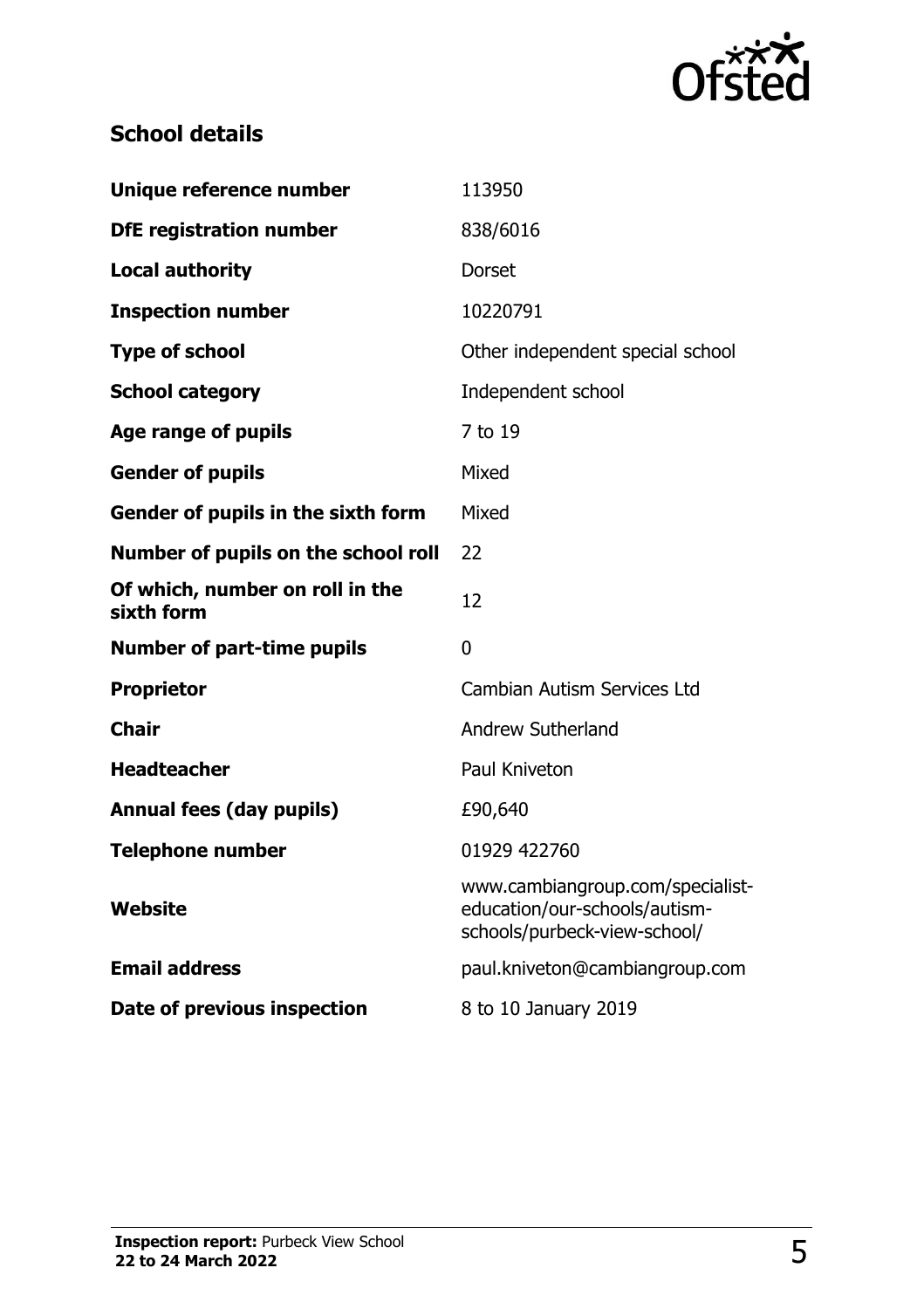

## **Information about this school**

- All pupils have autism spectrum disorder.
- All pupils have an EHC plan, funded by a wide range of local authorities.
- The school is registered for 57 pupils between the ages of seven and 19 years old.
- The school does not use any alternative providers.
- All pupils attend the school full time.

## **Information about this inspection**

Inspectors carried out this inspection under section 109(1) and (2) of the Education and Skills Act 2008. The purpose of the inspection is to advise the Secretary of State for Education about the school's suitability for continued registration as an independent school.

The school meets the independent school standards. These are the requirements set out in the schedule to the Education (Independent School Standards) Regulations 2014.

This was the first routine inspection the school had received since the COVID-19 pandemic began. Inspectors discussed the impact of the pandemic with leaders, and have taken that into account in their evaluation of the school.

- Inspectors carried out deep dives in these subjects: early reading; personal, social and health education; mathematics; and physical education. Inspectors met with subject leaders, visited lessons, spoke to teachers, communicated with some pupils about their learning and looked at a sample of pupils' work. Inspectors also looked at curriculum plans and spoke to leaders about how they support pupils' personal development.
- The lead inspector met with the designated safeguarding lead to consider staff recruitment procedures and the school's safeguarding arrangements. He also spoke with two members of the proprietor body and the regional education leader.
- The lead inspector carried out activities to consider how well the school meets the standards. This included: a detailed tour of the site and premises; scrutinising the school's single central record; and considering documents, policies and plans linked to the health, safety and welfare of pupils, such as the fire risk assessment and checks on fire safety equipment.
- Inspectors considered pupils' behaviour throughout the inspection. Inspectors also spoke with leaders to consider how they support pupils' behaviour and attendance.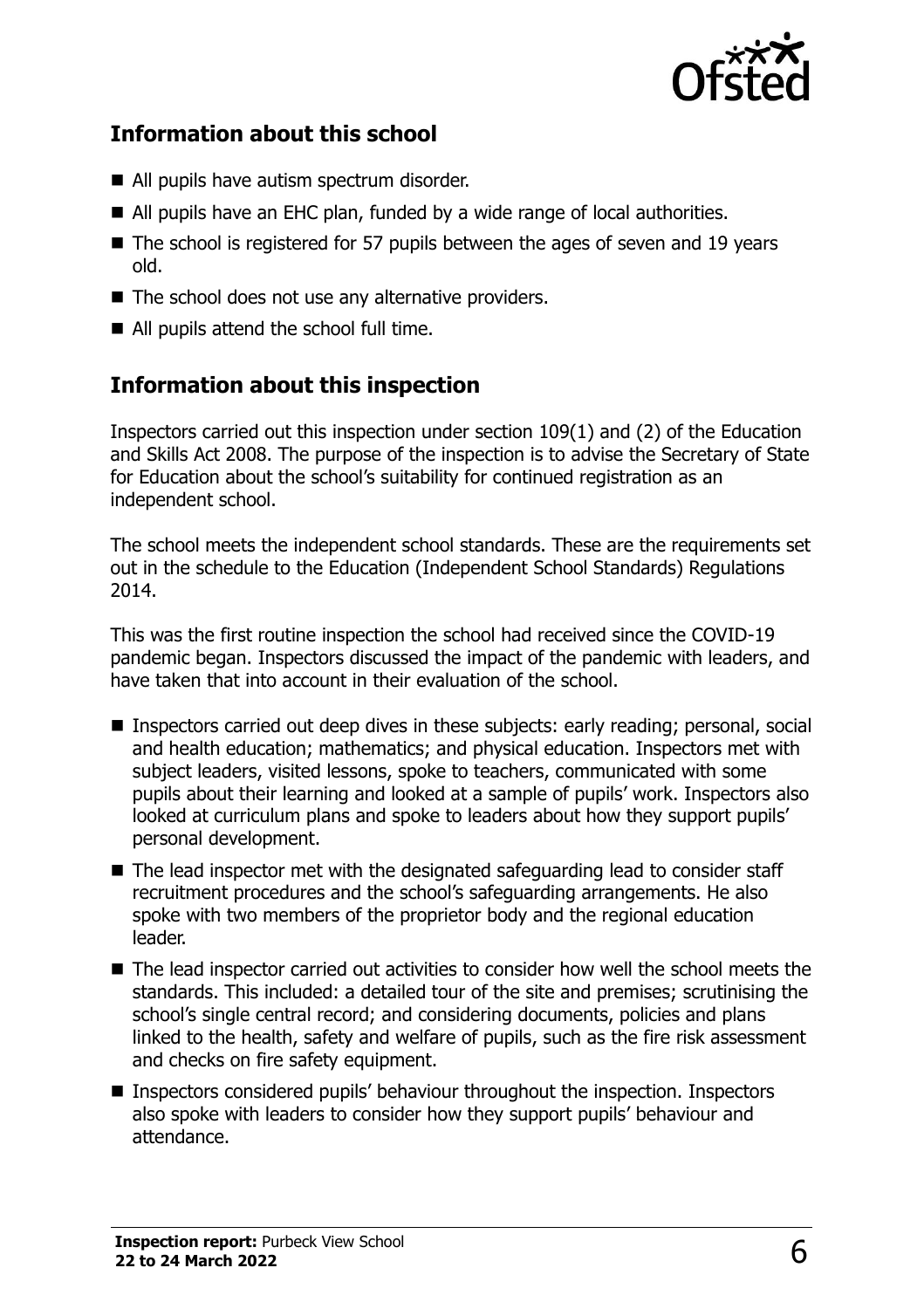

■ The lead inspector considered responses to the Ofsted staff survey, alongside seven responses to the online questionnaire, Ofsted Parent View. This included six free-text responses from parents and carers.

#### **Inspection team**

Nathan Kemp, lead inspector **Her Majesty's Inspector** 

John White **Disk and School School School School** Ofsted Inspector